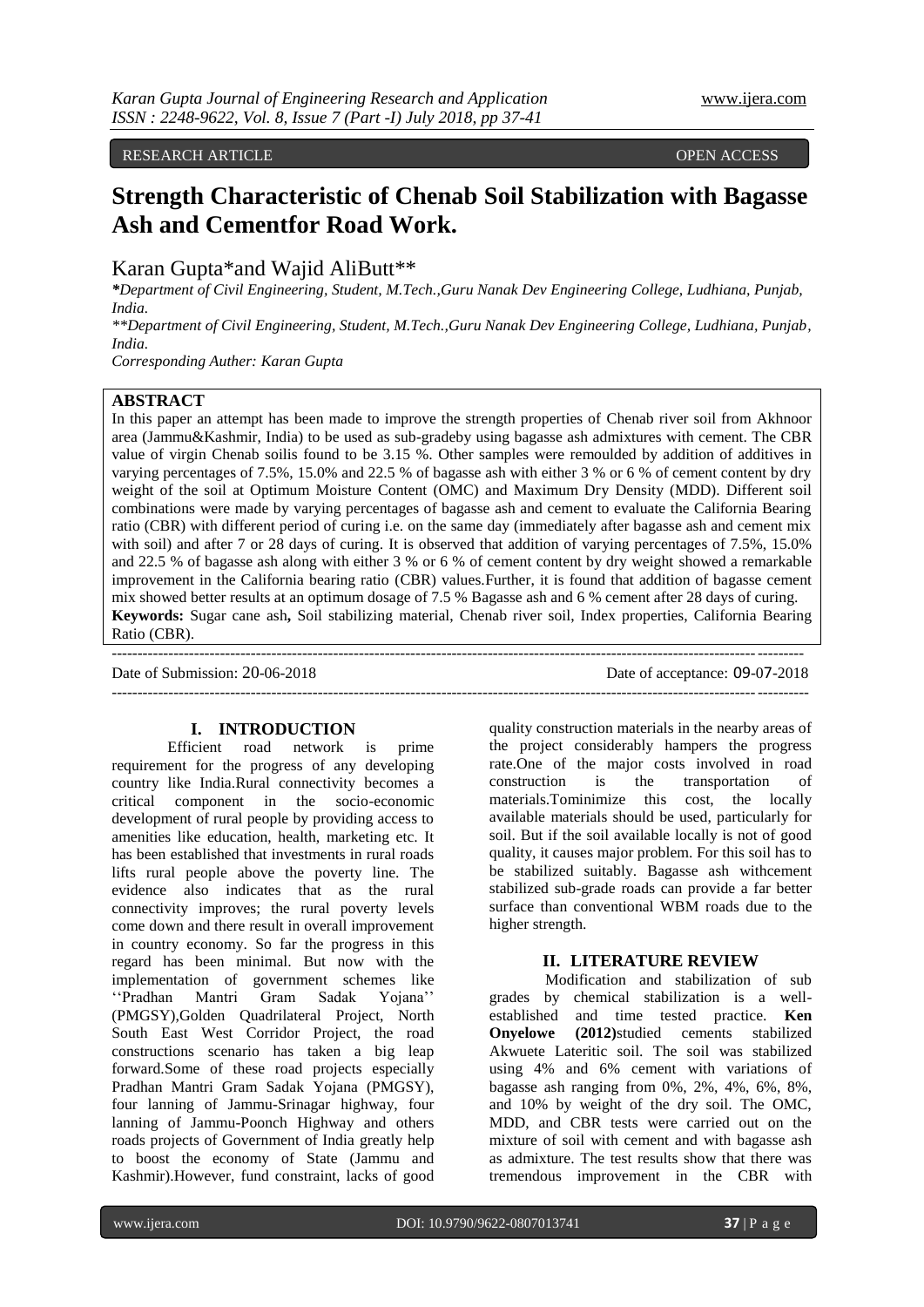Bagasse-cement mix as compared to the natural soil.**Chittaranjan, Vijay, Keerthi (2011)** studied the "Agricultural wastes as soil stabilizers". In this study Agricultural wastes such as sugar cane bagasse ash, rice husk ash and groundnut shell ash are used to stabilize the weak sub grade soil. The weak sub grade soil is treated with the above three wastes separately at 0%, 3%, 6%, 9%,12% and 15% and CBR tests were carried out for each per cent .The results of these tests showed improvement in CBR value with the increase in percentage of waste. **Gandhi (2012**) successfully worked on improving the existing poor and expansive sub grade soil using Bagasse ash at 0 %, 3%, 5%, 7% and 10% respectively. Bagasse ash effectively dries wet soils and provides an initial rapid strength gain, which is useful during construction in wet, unstable ground conditions.**Kiran (2013)**studied the various strength parameters like CBR, UCS by using 0%, 4%, 8% and 12% of bagasse ash with natural soil.It was observed that blend results of bagasse ash with natural soil increases the strength parameters to many times.**Kharade et al(2014)** worked on bagasse ash can be used as stabilizing material for expansive soils. Various experiments were conducted on black cotton soil with partial replacement by Bagasse Ash at 3%, 6%, 9% and 12% respectively. It was seen that due to addition of bagasse ash, CBR and Compressive strength increases almost by 40%.

## **III. LABORATORY INVESTIGATION MATERIAL AND METHODS Soil**

The soil which was used in this paper was obtained from river Chenab near Akhnoor, which is 35km away from the main city of Jammu, Jammu and Kashmir, India.The various properties of natural untreated Chenabriver soil are presented in Table 1,

| Table 1: Properties Of River Chenab In Natural |  |
|------------------------------------------------|--|
| <b>State</b>                                   |  |

| Colour of soil                    | <b>Brown</b> |
|-----------------------------------|--------------|
| Soil Type                         | Silty        |
| Natural Moisture Content (%)      | 10.52        |
| Bulk Density, g/cc                | 2.20         |
| Specific Gravity                  | 2.43         |
| Liquid Limit, LL                  | 24           |
| Plastic Limit, PL                 | N.P          |
| Plastic Index, PI                 | N.P          |
| Liquidity Index                   | 0.44         |
| Consistency Limit                 | 0.56         |
| Compression Index based on liquid | 0.10         |
| limit, CC                         |              |
| Maximum dry density (gm/cc)       | 1.90         |
| Optimum moisture content (%)      | 14.42        |

#### **Sugarcane Baggasse Ash (Scba)**

Sugar cane is a major raw material for sugar production. The Bagasse is the fibrous waste produced after the extraction of the sugar juice from cane. This material usually poses a disposal problem in sugar factories. Bagasse ash has been shown to possess pozzolonic properties (**Medjo** and **Riskowski, 2004**; **Sujjavanidi and Duangehan. 2004**; **Osinubi and Stephen, 2005**). Various research works have been carried out on the improvement of geotechnical characteristics of soils using bagasse ash. Different researchers have studied the physical and chemical properties of sugar cane waste (Bagasse ash) **(R.Srinivasan 2010, Amu, O.O., Ogunniyi, S.A. and Oladeji, O.O.2011)**.Chemically Bagasse ash consists of 70- 78% 0f Silica. The high percentage of siliceous material in bagasse ash indicates that it has potential pozzolonic properties.

For this research purpose, Sugarcane straws were obtained from a sugarcane juice extractor locally available in Jammu city. The straws were spread out on the ground and air dried for 1 to 2 days to facilitate easy burning. After air drying, the sugarcane straws were burnt openly into ash and collected in polythene bags, stored under room temperature until used. The SCSA was sieved through IS sieve 600 micron to get the fine ash. It was ensured that the sugarcane straw ash remained covered before and after use to prevent moisture and contaminations from other materials. The chemical composition of bagasse ash as per the report of private lab SPECTRO TESTING PVT. LTD. JAMMU, J&K, INDIA is given in table 2.



Figure 1 Cut Sugarcane

| <b>Table 2: Chemical Composition Of Sugarcane</b> |
|---------------------------------------------------|
| <b>Bagasse Ash</b> (Scba)                         |

| S.NO           | <b>CHEMICAL</b>                   | <b>PERCENTAGE</b> |
|----------------|-----------------------------------|-------------------|
|                | <b>ELEMENT</b>                    | <b>BY MASS</b>    |
|                | Silica $(SiO2)$                   | 60.92             |
| $\overline{2}$ | Alumina                           | 1.14              |
|                | $(Al_2O_3)$                       |                   |
| 3              | oxide<br>Iron                     | 2.83              |
|                | (Fe <sub>2</sub> O <sub>3</sub> ) |                   |
| 4              | Titanium                          | 0.41              |
|                | Oxide $(Tio2)$                    |                   |
| 5              | Calcium                           | 3.10              |
|                | Oxide $(CaO)$                     |                   |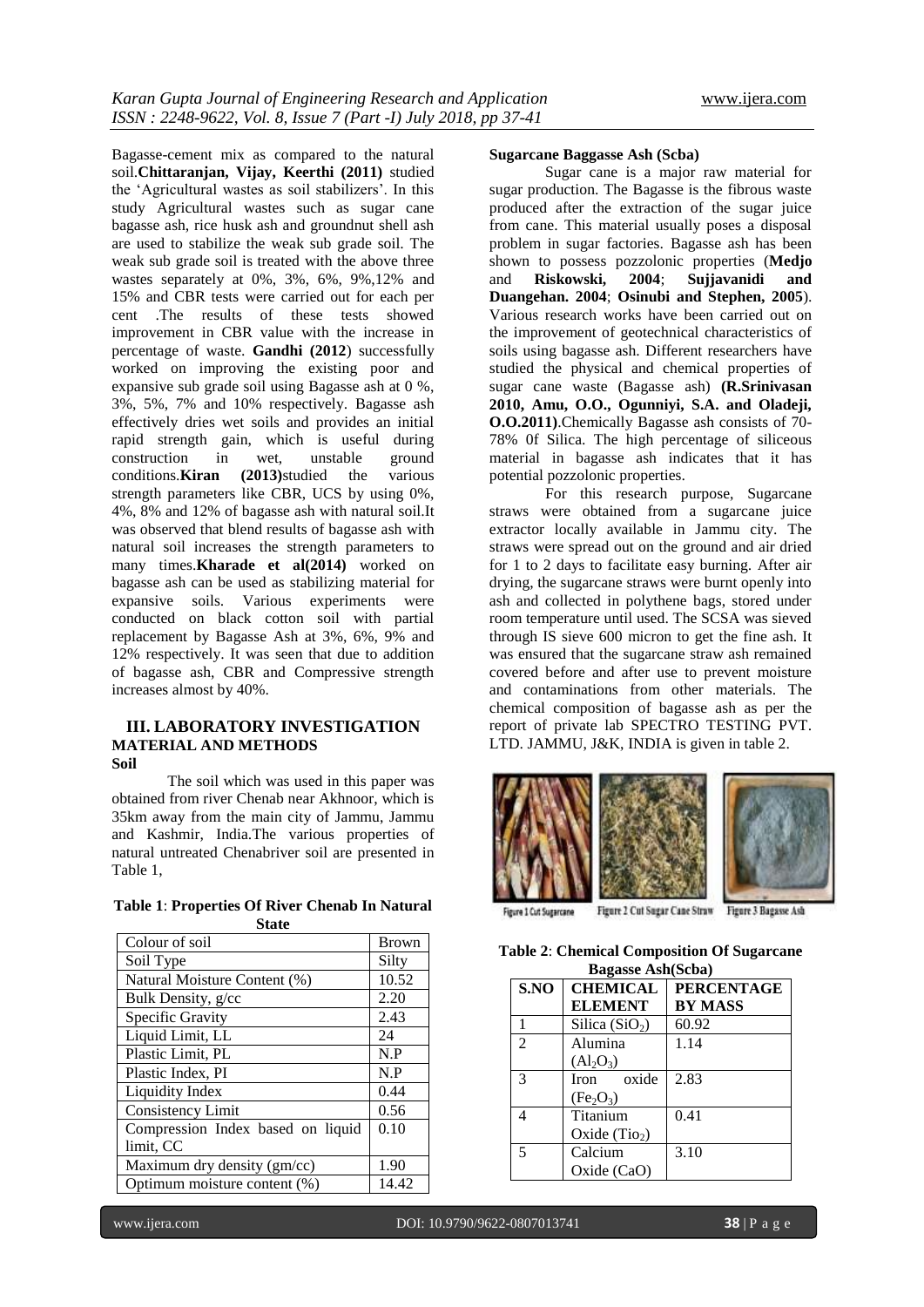| 6  | Magnesium          | 1.45  |
|----|--------------------|-------|
|    | Oxide (MgO)        |       |
| 7  | Sodium             | 0.04  |
|    | Oxide $(Na2O)$     |       |
| 8  | Potassium          | 7.52  |
|    | Oxide $(K_2O)$     |       |
| 9  | Manganese          | 0.04  |
|    | Oxide (MnO)        |       |
| 10 | Sulphate           | 1.43  |
|    | (SO <sub>3</sub> ) |       |
| 11 | Phosphorous        | 2.27  |
|    | $(P_2O_5)$         |       |
| 12 | Chloride (Cl)      | 0.33  |
| 13 | Loss<br>on         | 18.40 |
|    | Ignition           |       |

### **Cement**

Portland cement which is the most common type of cement in general use in this part of the country was used with bagasse ash as stabilizing agent in this paper

## **Water**

Potable water was used for the preparation of the specimens at the various moisture contents.

### **IV. METHODOLOGY**

In order to conduct the present study, various experiments such as Atterberg's limits, Standard Proctor Test and CBR test were conducted on parent soil samples and soil mixed with sugarcane bagasse ash (SCBA) at different percentage (7.5%, 15.0%, 22.5 %) and Cementat either 3% or 6%.The experiments were conducted as per Indian Standard Specifications.

### **Compaction Test**

Table 3 shows the variation of optimum moisture content (OMC)and maximum dry density (MDD) with sugar cane bagasse ash stabilizer at 7.5%,15.0%,22.5% by weight and Cement either 3 % or 6% by weight of soil.Table indicates that MDD decreased while the OMC increase with increase in the sugar cane straw ash (SCSA) in all the samples. The decrease in the MDD from 1.55g/cc to1.02 g/cc at 3% cement and decreases from 1.43 g/cc to 0.97% at 6% cement content respectively. The increase in OMC with increase in sugar cane straw ash 23.38% to 43.23%at 3% cement and increase in OMC from 21.49 % to 50.46 at 6% cement contentrespectively implies that more water is needed in order to compact the soil-sugar cane bagasse ash mixtures. Fig. 4 shows the variation of dry density and water content at different percentage of Sugarcane bagasse ash (SCBA) and Cement whereasthe change in M.D.D and O.M.C with the varying Sugarcane bagasse ash (SCBA) and cement arepresented in Fig. 5 and 6.

| Table 3: Variation of M.D.D & O.M.C with     |  |
|----------------------------------------------|--|
| <b>Varying Percentage of SCBA and Cement</b> |  |

| 530 | PERCENTAGE OF<br>SCBA | PERCENTAGE OF<br><b>CEMENT</b> | <b>OMC</b> | MDD (g/cc) |
|-----|-----------------------|--------------------------------|------------|------------|
|     | 150                   |                                | 2338       | 155        |
|     | 15.00                 |                                | 刘菲         |            |
|     | 22.50                 |                                | 43.23      |            |
|     | -90                   |                                | 31.49      |            |
|     | 5.00                  |                                |            |            |
|     |                       |                                |            |            |



Figure 4Comparison of MDD and OMC at varying percentage of Baggase-cem mix.



#### **California Bearing Ratio (Cbr)**

California bearing ratio tests were conducted on soil samples and on soil samples with7.5%, 15%, 22.5% Bagasse ash with either 3 or 6 % of Cement by dry weight of soil. The tests were carried out on samples prepared under unsoaked condition. The CBR values corresponding to various percentages of Bagasse ash Cement combinations are presented in Table 4. The variation in the CBR value with addition of Bagasse ash and cement under different proportions are shown in Fig.7 and Fig.8.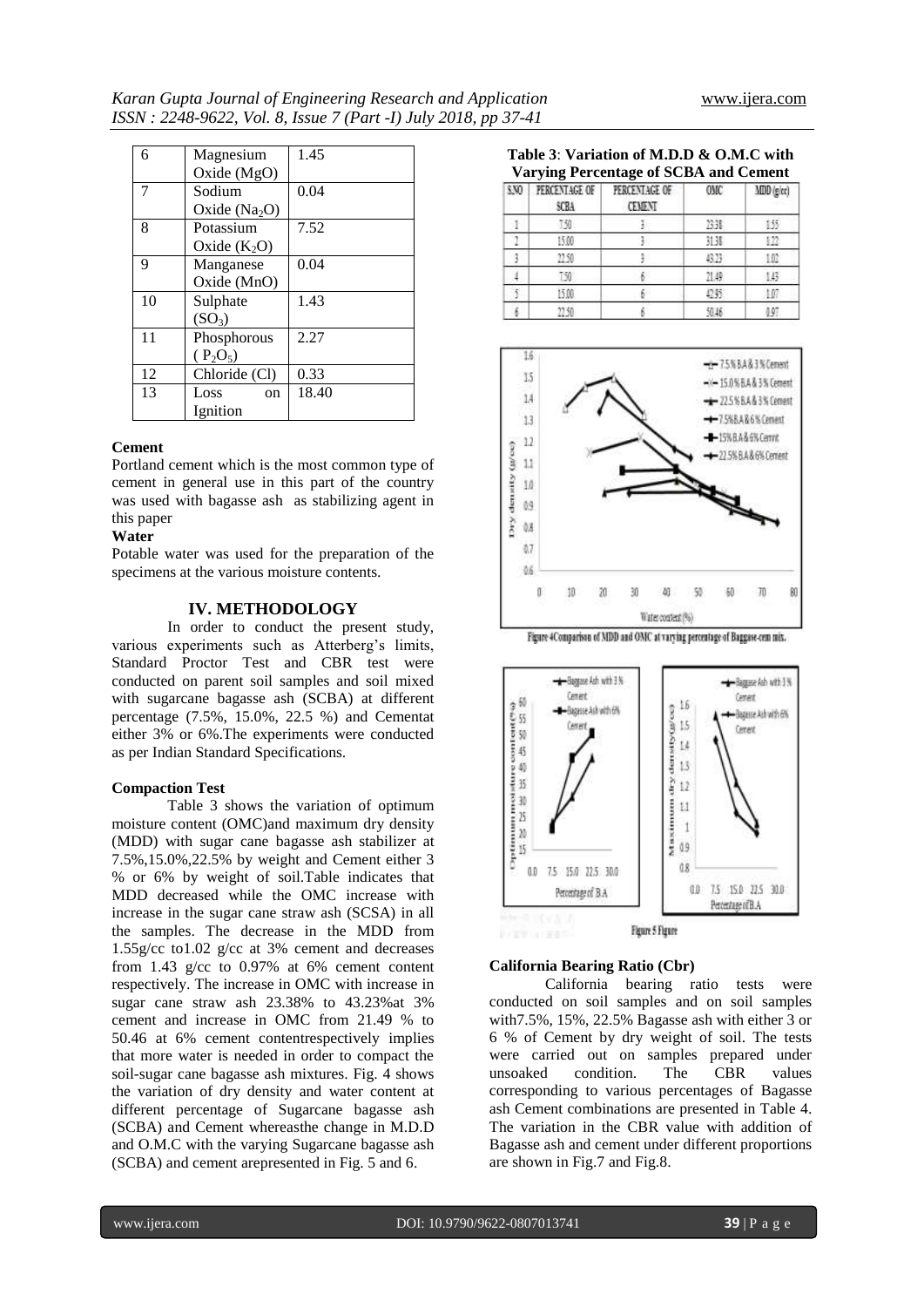#### **Table 4: Variation of CBR value with Varying Percentage of SCBA and Cement.**

| 5,50 | PERCENTAGE<br>OF B.A. | <b>PERCENTAGE</b><br>OF CEMENT | DAYS OF<br><b>CURING</b> | CBR.<br>VALUE | PERCENTAGE CHANGE<br>INCRR VALUE |
|------|-----------------------|--------------------------------|--------------------------|---------------|----------------------------------|
| 1    | 159                   | 0.00                           | 0.00                     | 115           | ű                                |
|      | 1.58                  | 3.00                           | 0.00                     | 进             | 15.55                            |
| 3    | 150                   | 3.00                           | 7.00                     | 2734          | 167.93                           |
| 1    | 158                   | 1.00                           | 28.00                    | 29.18         | 826.35                           |
| 3    | 139                   | 6.00                           | 0.00                     | 2.15          | 431.74                           |
| ı    | 150                   | 6.00                           | 7.00                     | 51.00         | 1519.04                          |
| 示    | -7.58                 | 600                            | 28.00                    | 肌牙            | 1489.20                          |
| 1    | 日益                    | 100                            | 0.00                     | 3.00          | (44.76)                          |
| ï    | 15.06                 | 3.00                           | 7.00                     | 245           | 168.25                           |
| 10   | ΗW                    | 3.00                           | 28.00                    | 21.04         | 867.93                           |
| :11  | 15.06                 | 6.00                           | 0.00                     | 191           | (139.04                          |
| 12   | 迁居                    | 6.00                           | 7.00                     | 11.98         | 34331                            |
| 13   | 11.00                 | 600                            | 31.00                    | 34.41         | 992.38                           |
| 14   | 红绿                    | 5.00                           | 0.00                     | 138           | 0.34.44                          |
| 13   | 世発                    | 3.00                           | 7,00                     | 643           | 104.76                           |
| 36   | 22.56                 | 1.00                           | 20.00                    | 737           | 133.97                           |
| 17   | 11.10                 | 6.00                           | 0.00                     | 184           | (141.58)                         |
| 18   | 13.50                 | 6.00                           | 7,00                     | 17.36.        | 451.11                           |
| 19   | 出址                    | 6.00                           | 28.00                    | 边址            | 126.89                           |



## **Design Of Flexible Pavement By Iit Pave**

IIT Pave is the latest software developed by Tamil Nadu Highway department which is based on IRC 37-2012 is used for designing flexible pavement in my research work. The various parameters that are used in design of flexible pavement are shown in table 5 and the thickness of various roads

## **Table5: Shows design parameter of flexible pavement of different soil samples**

| SN:        | Design Considerations                        | Soil Sample A                  | Soil Sample B                 | Soil Sumple C                  |
|------------|----------------------------------------------|--------------------------------|-------------------------------|--------------------------------|
|            | Name of the work                             | Design of flexible<br>pavement | Design of flexible<br>pasment | Design of flexible<br>pavenent |
|            | Carriage way width                           | Single lane                    | Single lane                   | Sinde lane                     |
| ï          | Classification of road                       | State Highway                  | State Highway                 | State Highway                  |
| $\ddagger$ | Design Life (years)                          | B                              | 15                            | 35                             |
| ĩ          | latial traffic (A) in both<br>duection (CVD) | 140                            | 100                           | 1柳                             |
| £          | Traffic goveth rate (%)                      | 5.                             | £.                            | š.                             |
| Ţ          | Year of traffic census                       | 314                            | 测丰                            | 服                              |
| š          | Terrain                                      | Phin                           | Fain                          | 陆                              |
| ş          | Coment year                                  | 315                            | 額                             | 385                            |
| 11         | Canstruction Period                          |                                |                               |                                |

| 11           | CBR value of sell                                                                               | 3.35     | \$1.00    | 81.16          |
|--------------|-------------------------------------------------------------------------------------------------|----------|-----------|----------------|
| Ω            | Whether sub grade to be<br>seplace with bourn material                                          | No.      | No:       | $-84$          |
| 迂            | CHR of select sub grade<br>diomen material)                                                     | Sil      | Nil       | NL             |
| $14 -$       | Whether Stage construction in<br>bodysk                                                         | Yes      | Yes       | Yes            |
| 廿            | If yes, life of bituninous layer                                                                | 5 years  | 5 years   | 5 years        |
| 16           | Grade of Riturnings as for<br>wearing and binder course                                         | VO 30    | VG 30     | 1038           |
| $17^{-1}$    | letted traffic after the<br>completion of construction =<br>1400s(1+5%)*(2014)<br>$2014 - 1 x $ | 1470CVD  | 1144 CVD  | 194 CVD        |
| 18           | Whether ande survey.<br>conducted?                                                              | yo.      | No.       | $N_0$          |
| $ 9\rangle$  | Vehicle damage factor ased for<br>traffic design                                                | 13       | 45        | 43             |
| N            | Lane distribution factor                                                                        | ĺ        | İ         | 1              |
| N.           | Design Traffic=<br>36% L+c Yol MAPD Fire                                                        |          |           |                |
|              | (a) Fee 15 years                                                                                | 相邻轴      | \$477 Max | <b>GLT Map</b> |
|              | (b) Fer 5 years                                                                                 | 1133 Mos | 1401 Msa  | 14的 Mag        |
| $11^{\circ}$ | Percentage of air voids Val to<br>be adopted in DBM                                             | $+5$     | $15 -$    | 45             |

**Table 6: Shows the thickness of different layers of flexible pavement**

| 8.86    | Payantanant<br>Composition                            | Sample<br><b>CC THROW</b><br>3.1596) | Sample<br>$(C. \mathbf{H} \mathbf{R} \mathcal{B})$<br>5190 | Sample<br>-3<br><b>CBR</b><br>81.5696) |
|---------|-------------------------------------------------------|--------------------------------------|------------------------------------------------------------|----------------------------------------|
| .<br>-1 | <b>Wearing</b><br>Surface (BC)<br>in min.             | 5.6<br>50                            | 30                                                         | 20.                                    |
|         | Bituminous<br>base (DBM)<br>in mm                     | 100                                  | 40                                                         | 40.                                    |
| 3       | <b>Cranular</b><br>base (WMM)<br>in mm                | 300                                  | 100                                                        | 100<br>.                               |
|         | <b>Ciramular sub</b><br>base(GSB) in<br><b>TILILL</b> | 400                                  | 150                                                        | 100                                    |



#### **V. CONCLUSION**

Based on above results and discussion, following conclusions are drawn from this study:

1. From the chemical composition test report clearly shows that bagasse ash is composed of 61 % of silica and hence it can be conclude that bagasse ash possesses some binding properties. Thus, it can be used as one of the stabilizing material in various engineering project where there is abundant of bagasse available.